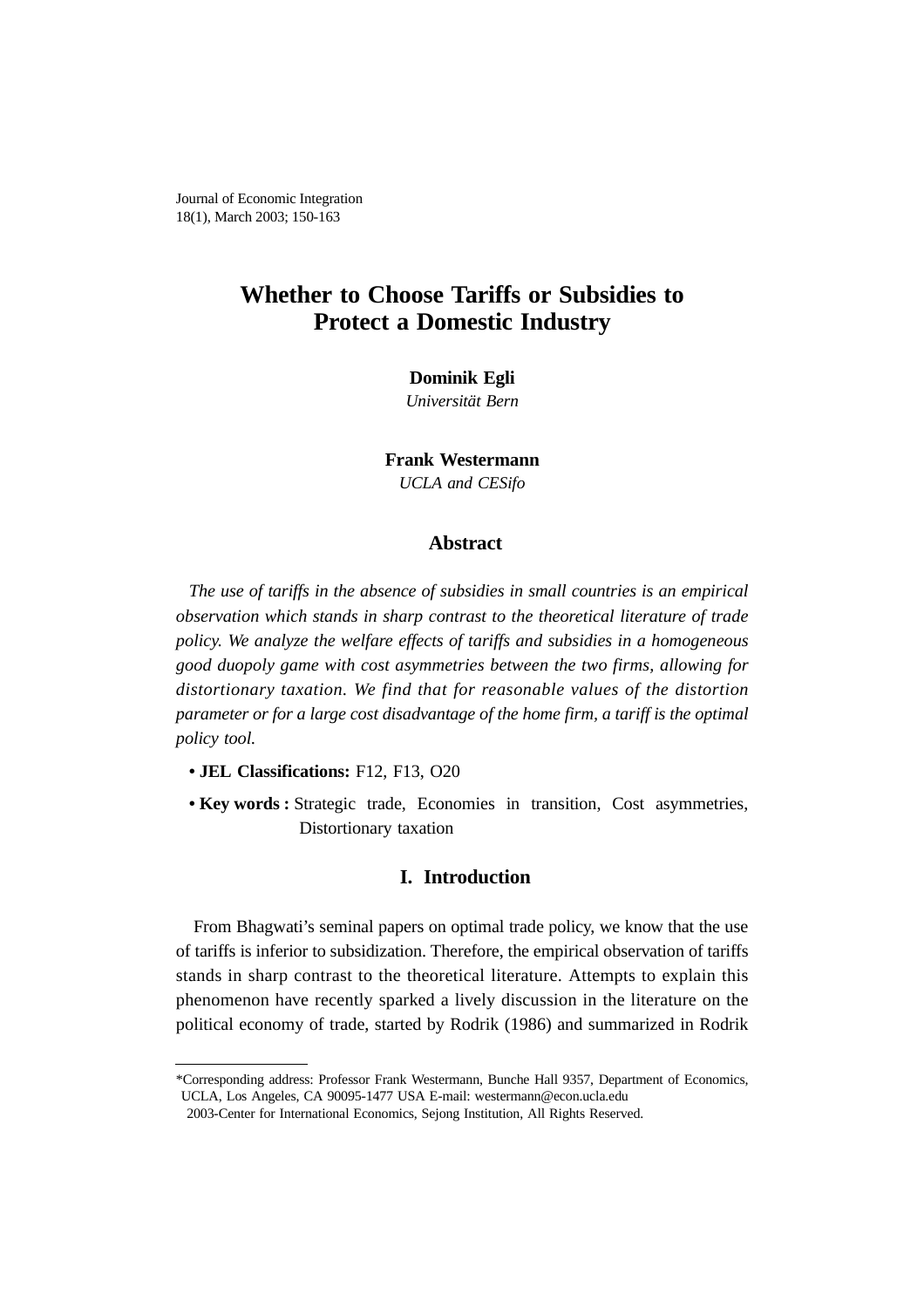(1995). This literature explains the use of tariffs by lobby groups or utility-maximizing policymakers.

In this paper, we investigate the question whether to choose tariffs or subsidies in a model of strategic trade. The general idea of the literature on strategic trade is that trade policy can be used to influence the strategic game of oligopolistic firms thereby allowing the government to shift profits to the home firm (see Brander and Spencer (1981 and 1985). A common feature in this literature is the method with which the results are derived. Using comparative statics it is shown that welfare can be increased by imposing a nonzero amount of the policy tool in consideration. The sign of the expression for the optimal policy determines the use of production subsidies or taxes, import tariffs or import subsidies. This procedure restricts the analysis to comparing trade policy instruments, which enter the reaction function of a firm (home or foreign) with opposite signs - policy tools which are identical, except for a minus sign.

However, a production subsidy enters the home firms reaction function, while an import tariff enters the one of the foreign firm. A comparison of these two policy instruments is thus not feasible by simply determining the sign of an expression in order to determine whether a positive or negative amount of the policy tool improves welfare. The distinguishing characteristic of our paper is that we compute explicit results for the welfare levels, given an optimal use of each policy instrument. This way we are able to rank the two policy instruments according to the achieved welfare levels.

Following Dixit (1983), Cheng (1988) and Eaton and Grossman (1986), we model a situation in which a domestic monopoly faces competition from a foreign firm. We analyze a two-stage game, where the government sets an optimal trade policy in the first stage and the firms engage in competition in the second stage. Both firms sell their homogeneous commodity in the home market.

We assume a specific quadratic utility function of the representative agent and specific linear cost functions of the firms. Welfare is given as the sum of the profits of the home firm, consumer surplus, and government revenue. In case of a subsidy, the government has to impose taxes in order to finance its trade policy. Following Neary (1994), we allow for distortionary taxation. This captures the possibility that public funds are not in perfectly elastic supply. The relevance of this possibility was first pointed out by Brander and Spencer (1988) and was empirically documented by Browning (1987) and Carmichael (1991).

Throughout the paper, we concentrate on the case of a cost differential in favor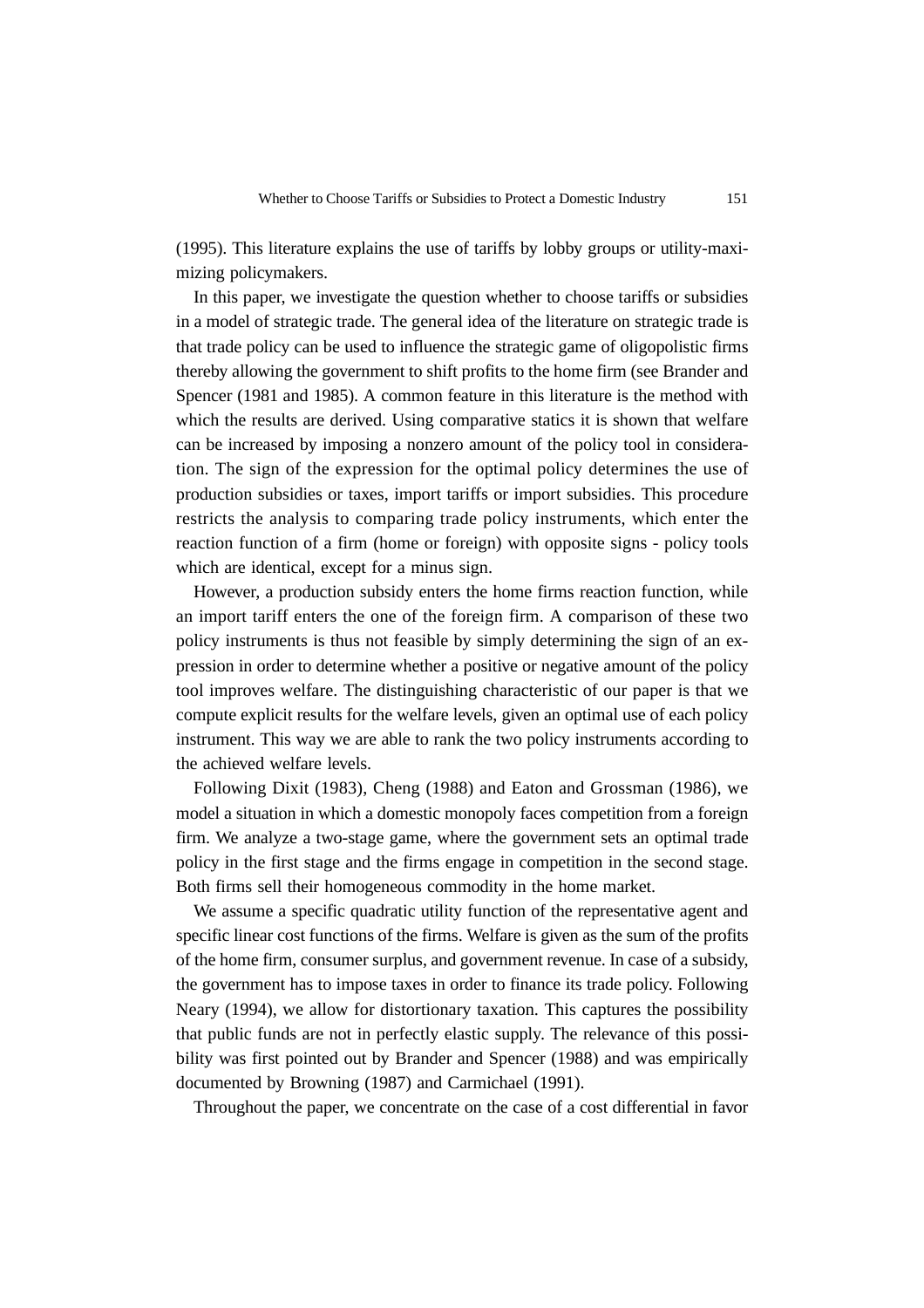152 Dominik Egli and Frank Westermann

of the foreign firm. The cost differential is defined as the di.erence of marginal costs of the foreign and the home firm. Under this assumption, the home country is always an importer of the commodity, which is the situation we want to investigate.

The main result of our model is the following. For low distortion of taxation and high demand relative to the cost differential, a subsidy is the optimal policy tool. If the cost differential is high relative to the market size, or the distortion is high, a tariff is the optimal policy tool. We find that the comparison of the two instruments is extremely sensitive with respect to the distortion of taxation.

For a distortion of more than 20%, a subsidy ceases to be optimal irrespective of cost differential and market size.

The intuition for a subsidy being optimal in some cases is that the subsidy works as a trade policy and an antitrust policy tool at the same time. Antitrust policy means here that it reduces the effciency loss from imperfect competition.

This effect benefits the consumers at the expense of negative government revenue.

If demand is low, possible gains for the consumers are small, and the tariff becomes the optimal policy tool. With a tariff, government revenue is positive and makes up for the effciency loss due to imperfect competition. The advantage of a subsidy decreases when taxation is distortionary, because the use of the antitrust instrument becomes increasingly costly. The trade-off a policy maker faces, therefore, is to either use an anticompetitive tool and get the revenue, or to use a pro-competitive tool despite its cost. This paper derives conditions under which the two alternative options lead to a maximum of national welfare. In a general equilibrium model without rent shifting, Bhagwati *et al.* (1969) and Bhagwati (1971) compare tariffs and subsidies for the case of equal marginal costs and show that a subsidy is always optimal. The results of our model are therefore not directly comparable to those in the earlier literature. Our result di.ers for four reasons. First, the country we are considering is not necessarily small. The only restriction we make on the size of the country is that it is smaller than the rest of the world. Second, we assume a cost disadvantage of the home firm. Thus, the gain from a subsidy is lowered since the funds flow to the ineffcient firm. Third, a tariff also serves as a rent shifting tool. Fourth and most importantly, we consider distortionary taxation.

The model presented in this paper is highly stylized. The policy conclusions which emerge from it depend on the strength of demand relative to the cost differential, and the distortionary effect of taxation. Which one of the two policy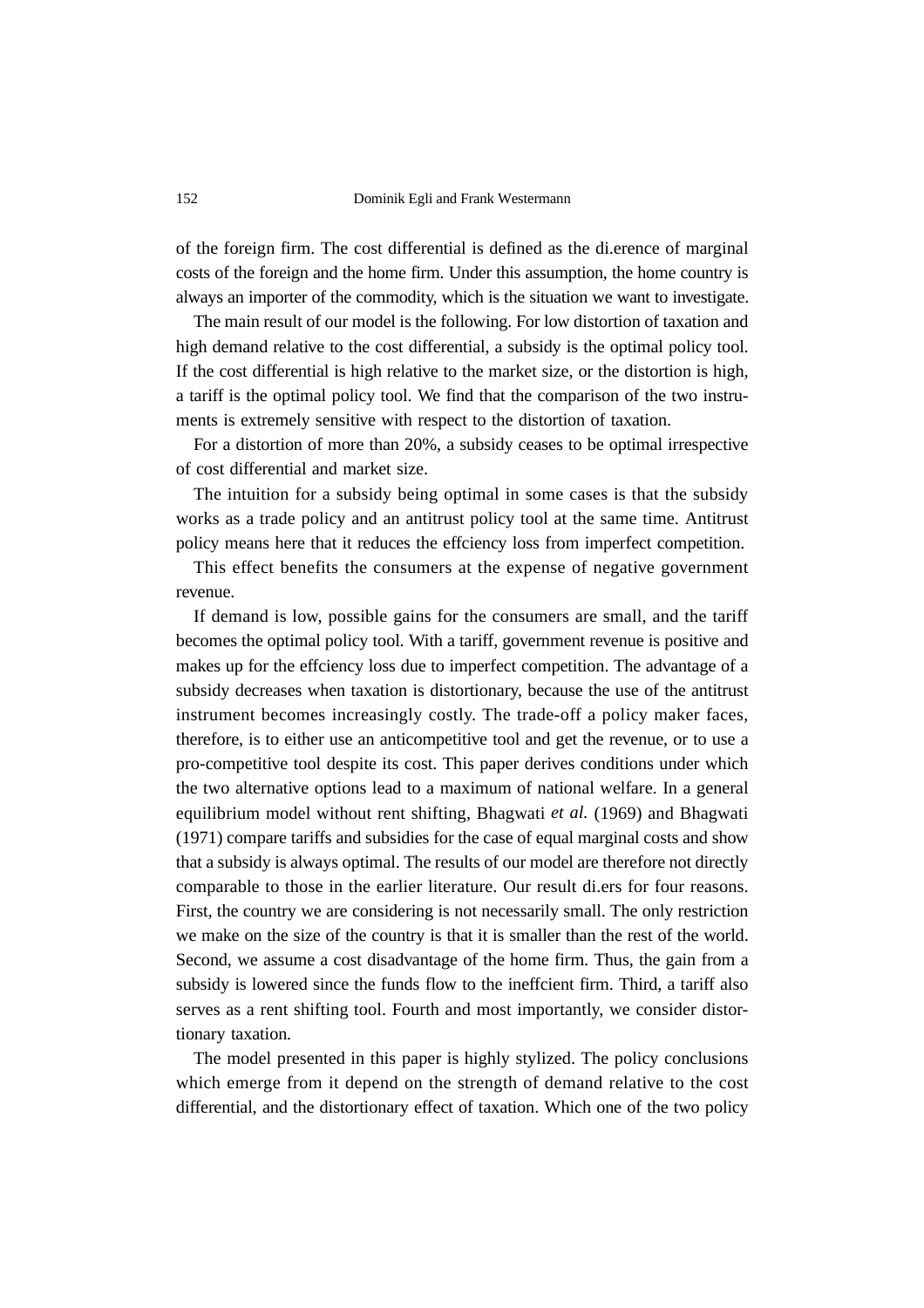instruments is more recommendable is thus ultimately an empirical issue. The distortionary effect of taxation was estimated for the US economy by Browning (1987) and Carmichael (1991). Browning arrives at a range of 32 to 47% as a reasonable estimate, Carmichael estimates a distortion of 34%. Both studies suggest that a tariff would be the optimal trade policy tool in our model.

#### **II. The Model**

We consider an economy with a representative consumer and two commodities, a tradeable commodity  $G_1$  and a nontradeable commodity  $G_2$ . The utility function is assumed to be quasilinear with the specific form of

$$
u(G_1,G_2) = AG_1 - G_1^2/2 + G_2.
$$

We normalize the price of commodity  $G_2$  equal to one, and we call the relative price *p*. The budget of the household is assumed to be exogenous. The resulting inverse demand function for commodity  $G_1$  and the consumer surplus *S* of consumption of commodity  $G_1$  are

$$
p=A-G_1
$$

and

$$
S=(G_1)_2/2
$$

The commodity  $G_1$  is produced by two firms, one in the home country, the other in a foreign country. We call the production of commodity  $G_1$  by the home firm  $x$ , by the foreign firm *y*, where  $G_1 = x + y$ . We assume constant marginal costs  $c_1$  for the home firm and  $c_2$  for the foreign firm. We introduce the following notation:  $m = A - (c_1 + c_2)/2$ , as an indicator for the potential market size, or the strength of demand in the home country; and  $d = c_1 - c_2$ , the cost differential of the two firms. As mentioned in the introduction, we assume a cost disadvantage of the home firm,  $d > 0$ . Additionally, we assume that demand is strong enough to guarantee positive production in case of a monopolized home market  $(A > c_1)$ , leading to m  $> d/2$ . This implies  $m > 0$ .

The profit functions of the firms depend on the policy tool. For a tariff *t*, they are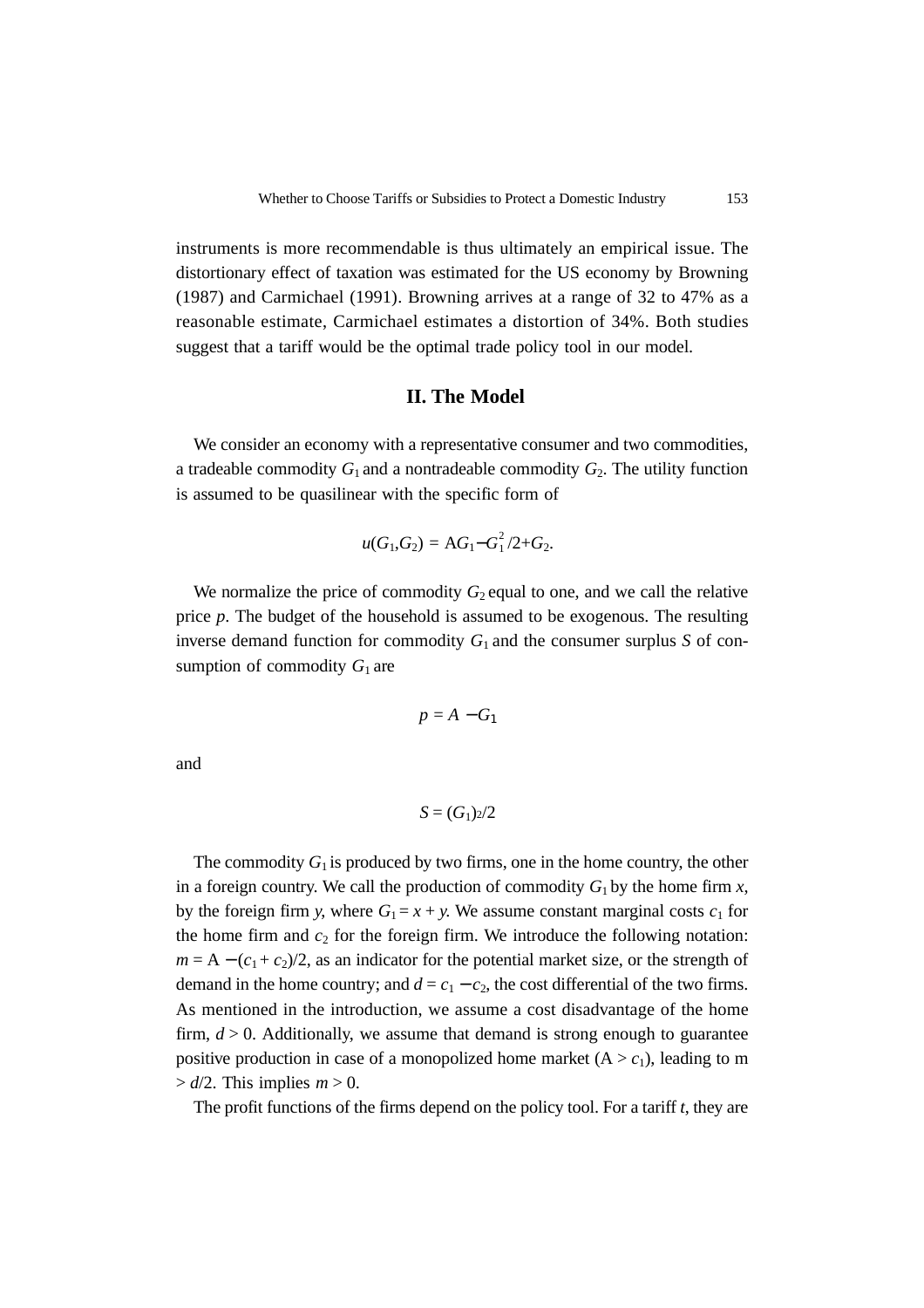given by

$$
\pi(h)_t = x_t (p_t-c_1)
$$
  

$$
\pi(f)_t = y_t (p_t. c_2-t).
$$

For a subsidy *s*, the profits are

$$
\pi(h)_s = x_s(p_s - c_1 + s)
$$

$$
\pi(f)_s = y_s(p_s - c_2).
$$

Both firms maximize their profits under Cournot competition. Besides households and firms, we have a home government, which can either set import tariffs or production subsidies. The goal of the government is to use its policy instruments to maximize national welfare, given as the sum of producer and consumer surplus and government revenues or expenditures. As the profits, the welfare function depends on the policy tool.

Tariff: 
$$
W_t = (h; x_b, y_t) + S(x_b, y_t) + ty_t
$$
  
Subsidy:  $W_s = (h; x_s, y_s) + S(x_s, y_s) - sx_s$ 

In order to be able to subsidize, the government has to tax. The deadweight loss of such a taxation, as discussed in the introduction, is captured by  $\lambda \geq 1$ .

One justification for the introduction of a deadweight loss is the usual argument of distortionary taxation, where  $\lambda = 1$  for a lump-sum tax and  $\lambda > 1$  for any other tax. Another justification follows Neary (1994): If the home firm is partly owned by foreigners, profits of the home firm are valued lower than the types of income on which the tax is levied.

We investigate a two-stage game in which the government chooses to use a tariff or a subsidy as policy tool and the optimal value of the chosen tool in the first stage. The firms then play the market game in the second stage.

In the following we derive benchmark results for the cases of free trade and complete protection. Free trade is denoted by subscript *f*, maintaining complete protection by the subscript a for autarky. The analysis for the two cases is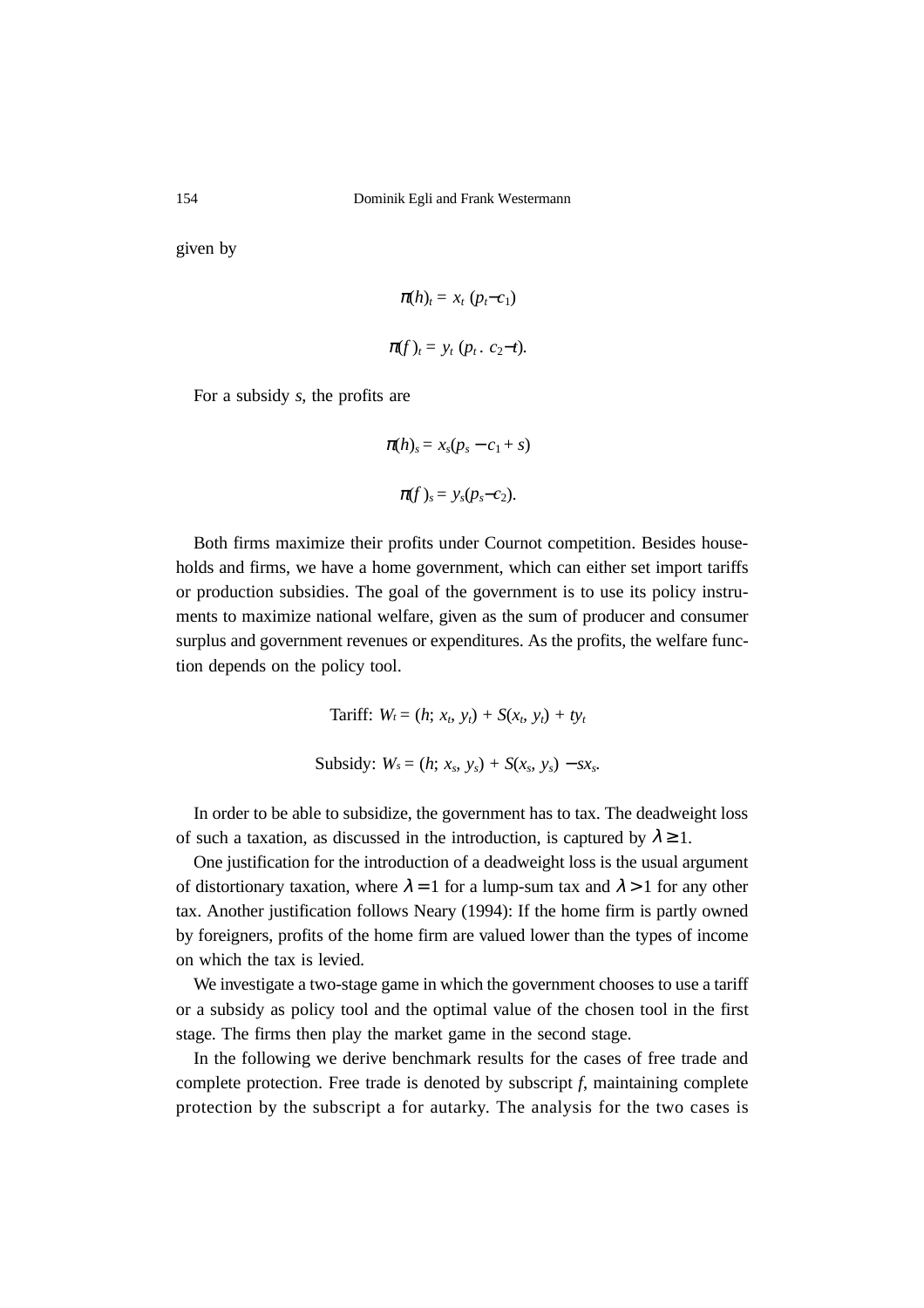straightforward, and we show the results directly:

Lemma 1. A: For free trade, the optimal values are given by:

(i) *m>*3*d/*2

$$
x_f^* = m/3 - d/2
$$
  

$$
y_f^* = m/3 + d/2
$$
  

$$
W_f^* = (m/3 - d/2)^2 + 2m_2/9
$$
  
(ii)  $m \le 3d/2$   

$$
x_f^* = 0
$$
  

$$
y_f^* = m/2 + d/4
$$
  

$$
W_f^* = (m/2 + d/4)_2/2
$$

B: For autarky, the optimal values are given by:

$$
x_a^* = m/2 - d/4
$$
  

$$
W_a^* = 3(m/2 - d/4)/2
$$

For the free trade case, we have to consider that the production levels have to be positive. Since m,  $d > 0$  by assumption, this is always the case for  $y_f^*$ . If m < 3*d* / 2, optimal production of the home firm would be negative. In this case, the foreign firm acts as a monopolist. In a market with low demand relative to the cost differential, only the more effcient foreign firm produces. The foreign firms produc-tion never goes to zero, because we assumed that  $A > c_1 > c_2$ . For m  $> 3d$ / 2, the results reveal the effects of the cost differential and market size on optimal output and the elements of the national welfare function. Comparing the welfare levels of free trade and monopoly leads to an interesting result:

Lemma 2. If the market is large relative to the cost differential, welfare under autarky is higher than welfare under free trade.

**Proof.**  $W_a^* > W_f^*$  solved for *m* leads to  $m > 5d/2$ .

Moving from monopoly to free trade enhances the consumer surplus by the area *ABCD*, but reduces the producer surplus of the home firm by the areas *EFGH* and *ACDH*. The net effects are *ABH*, the consumers' gain, and *EFGH*, the producer's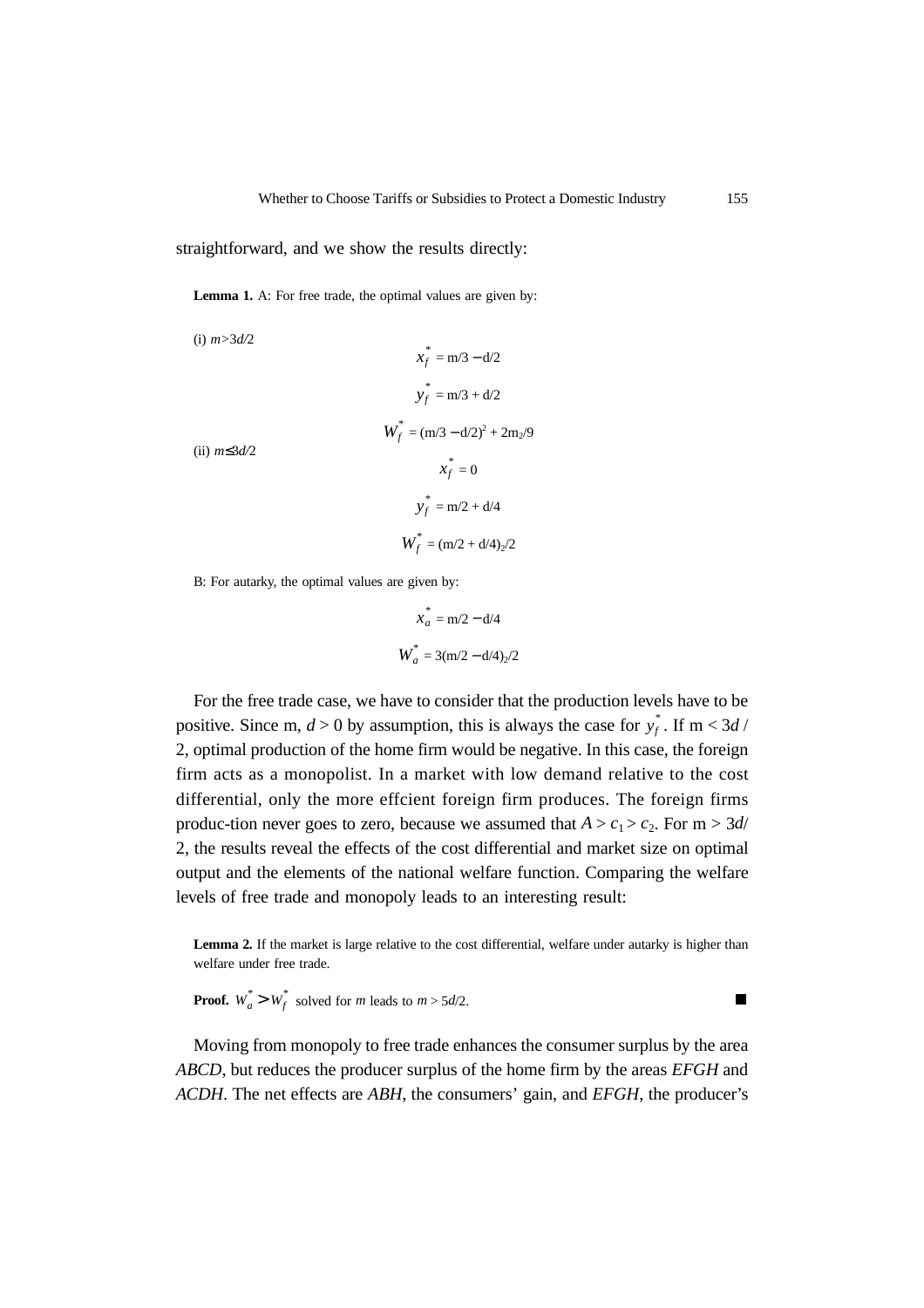

**Figure 1.** Sheds some light on the driving forces of the result.

loss. The remaining area *ACDH* is a redistribution from producers to consumers.

If free trade is the only alternative to a closed market, liberalization is not optimal for markets which are large relative to the cost di.erence. Our Lemma 2 is consistent with Cordella (1993), who argues that the prescription of free trade as a unilateral option is valid only if foreign competition is very strong, and only in this case consumers gains offset producers losses. It is furthermore consistent with Collie (1996) and thus not new to the literature. In our paper we need it as a benchmark case for our further calculations.

## **III. Import Tariff**

Relative to free trade, the profit function of the foreign firm changes since it has to pay a tariff *t* for every imported unit:

$$
\pi(f)_t = y_t(m + d/2 - x_t - y_t - t)
$$

In the second stage of the game, the two firms maximize their profits given the tariff *t* set by the government in the first stage. This leads to the reaction functions

$$
xt(t) = m/3 - d/2 + t/3
$$
  

$$
yt(t) = m/3 + d/2 - 2t/3
$$
 (1)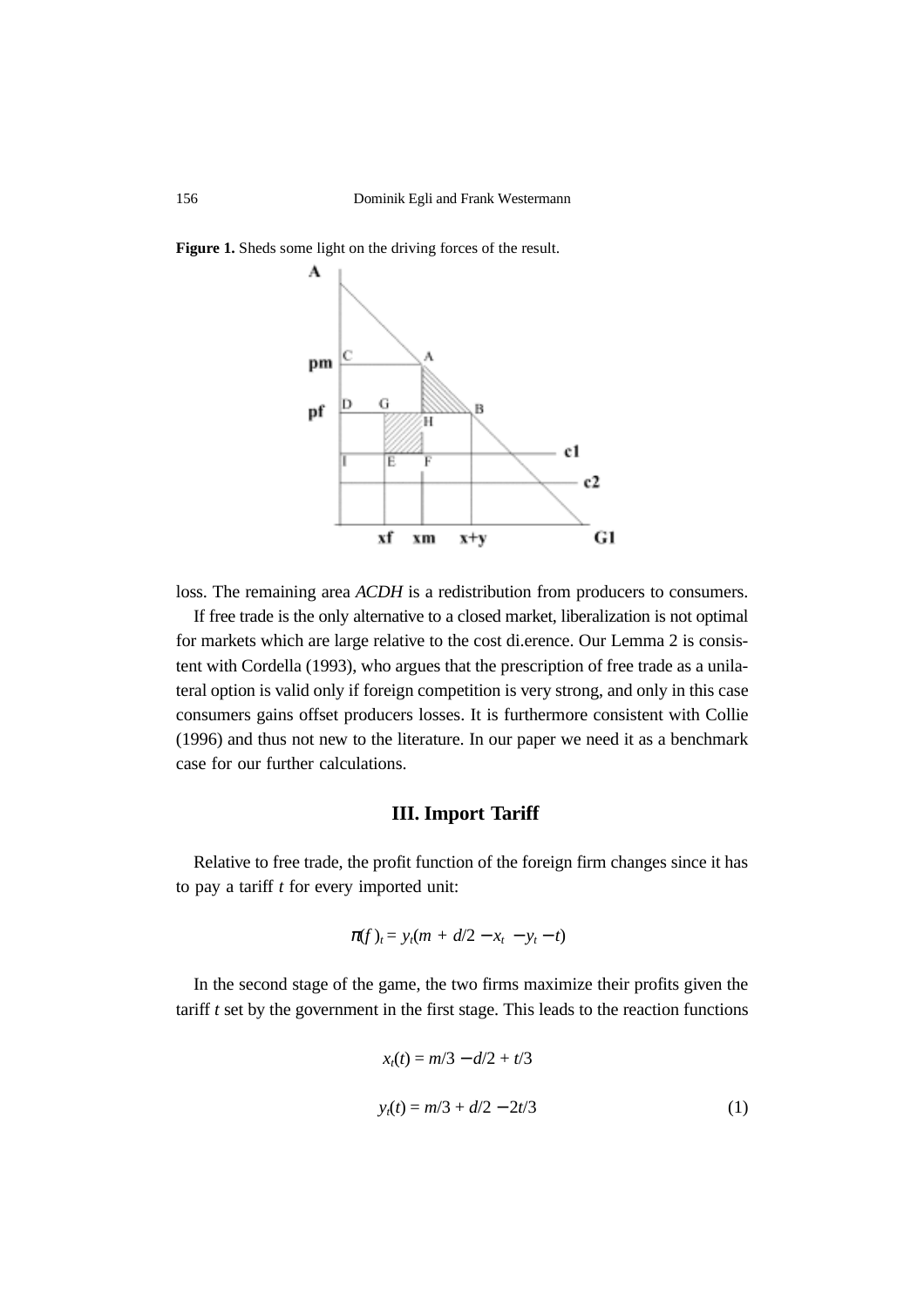Government revenue is given by the tariff income  $ty_t$ . The government maximizes welfare given the optimal production levels and the feasibility constraints:

max<sub>t</sub> 
$$
W_t = \pi(h)_t + (x_t + y_t)^2/2 + ty_t
$$
  
subject to: (A) equation (1)  
(B)  $x_t > 0$ ,  $y_t > 0$  (2)

The subgame perfect equilibrium is described in Proposition 3.

**Proposition 3.** The government sets  $t^* = m/3 + d/6$ . The firms choose production values

$$
x_t^* = 4(m-d)/9
$$
  
\n
$$
y_t^* = m/9 + 7d/18
$$
  
\n
$$
x_t^{**} = 0
$$
  
\n
$$
y_t^{**} = m/3 + d/6
$$
  
\nfor  $m \le d$ 

The resulting welfare levels are

$$
w_t^* = (4m/9 - 4d/9)^2 + (5m/9 - d/18)^2/2 + (m/3 + d/6) (m/9 + 7d/18)
$$
  

$$
w_t^{**} = 3(m/3 + d/6)^2/2
$$

**Proof.** The second derivative of the welfare function with respect to *t* is −1, which confirms that *t* is a maximum.  $x_t^* > 0$  leads to  $m > d$ . For  $m \le d$ , the importing firm becomes a monopolist. Maximizing the welfare function for this case with respect to the tariff leads to the same optimal tariff, where the second derivative with respect to *t* is −3/4. Last, the protective tariffs are not binding for both cases:  $t^* < t_p^* = t^*(y_t^* = 0)$  and  $t^* < t_p^{**} = t^*(y_t^{**} = 0)$ .

As in Lemma 1A, the foreign firm is the unique supplier of the commodity for low demand relative to the cost differential. In the welfare levels, *W*, it is possible to identify some of the previous terms. The first term in the  $W_t^*$  expression is the square of  $x_t^*$ , reflecting the producer surplus. The second term is the sum of  $x_t^*$ and  $y_t^*$ , representing the consumer surplus,  $S = (G_1)_2/2$ , where  $G_1$  is the sum of  $x_t^*$ and  $y_t^*$ . The final part of the expression for  $W_t^*$  is  $t^*$  multilplied by  $y_t^*$ , the government revenue. As in  $W_t^*$  only the foreign firm produces, the term reported in the pro-position reflects the consumer surplus plus the government revenue. As the op-timal tariff,  $t^*$ , and the optimal quantity  $y_t^*$  are identical in this case, terms can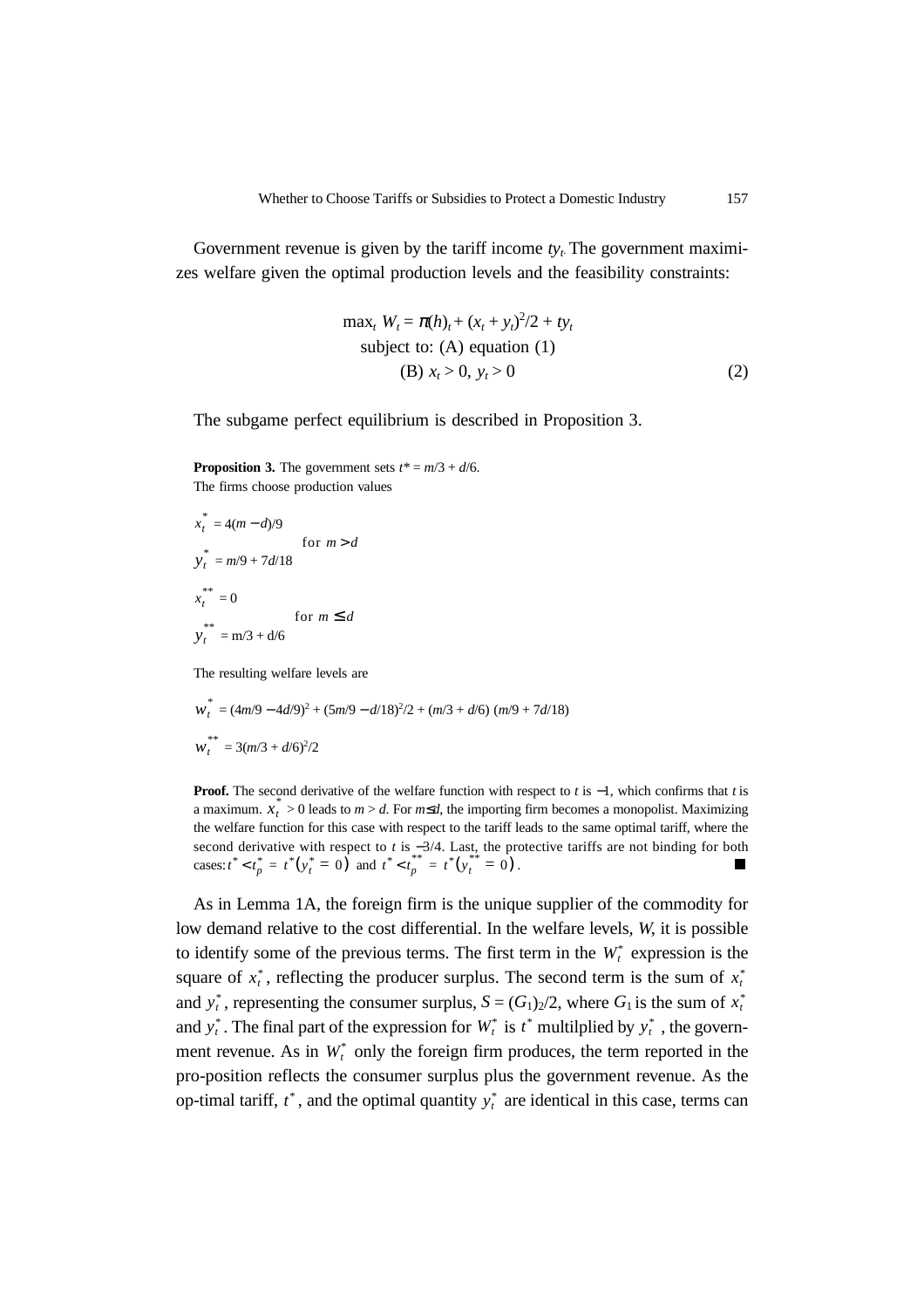be collected and the expression is reduced to only one term. While the effects of m and d on welfare are ambiguous, their effect on the optimal tariff is in accordance to those found in the literature (see Dixit 1984). In fact, for  $d = 0$ , the optimal tariff is identical to the one found in several other studies.

### **IV. Home Firm Subsidy**

The profit function of the foreign firm is the same as under unrestricted trade, but the profit function of the home firm changes since it gets a subsidy proportional to output. One can interpret it as a subsidy on costs per unit produced or as a subsidy per unit sold.

$$
\pi(h)_s = (p_s + s - c_2)x_s
$$

Government revenue is negative for a positive subsidy, such that we write the welfare function as

$$
W_s = \pi(h)_s + (x_s + y_s)^2/2 - \lambda s x_s,
$$

where  $\lambda \ge 1$  captures the distortionary effect of taxation.

We omit the complete description of the maximization problem and move to the results.

**Proposition 4.** The government sets

$$
s^* = \frac{4(m-d) - \lambda(2m - 3d)}{4\lambda - 3}
$$

as long as  $m > m_1 = \frac{6\lambda - 1}{2(2\lambda + 1)}d$ 

The firms choose

$$
x_{s}^{*} = \frac{2m + d + \lambda(4m - 6d)}{6(4\lambda - 3)}
$$

$$
y_{s}^{*} = \frac{-5(2m + d) + \lambda(10m - 9d)}{6(4\lambda - 3)}
$$

and the resulting welfare level is

$$
W_s^* = \frac{\lambda^2 (2m - 3d)^2 + \lambda 8m(2m + d) - 2d^2 - 8md - 8m^2}{24(4\lambda + 3)}
$$

For  $m < m_1$ , the home firm does not produce. The production level of the foreign firm and the welfare level are as in Lemma 1A, part (ii).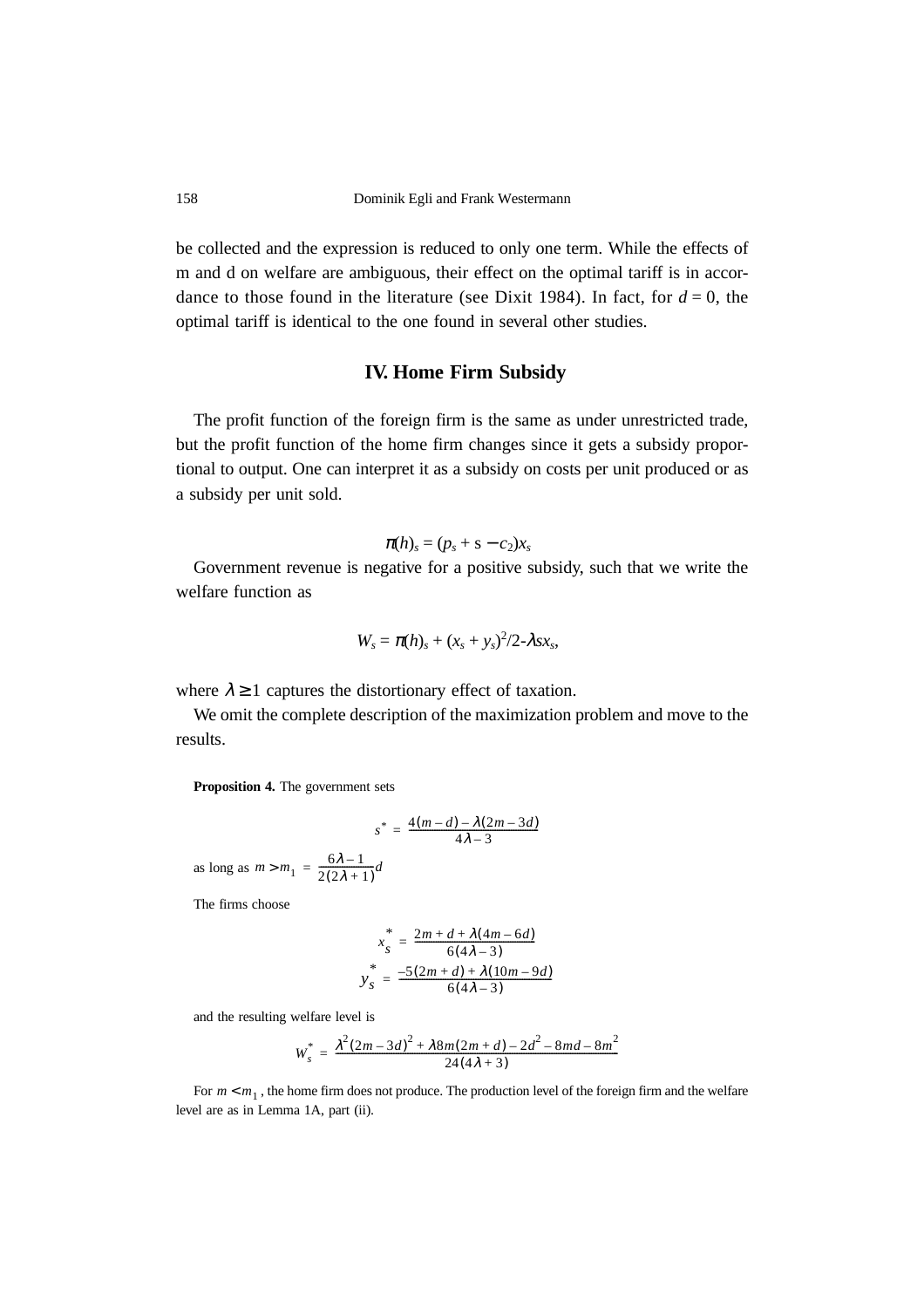For  $m > m_1$  and  $\lambda < 2$ ,  $s > 0$ . For  $\lambda > 2$ ,  $s > 0$  if **Proof.**  $x_s > 0$  demands  $m > m_1$ . For  $m \leq m_1$ , the foreign firm acts as a monopoly. The protective subsidy sp is not binding:  $s^* < s_p = s^*$  ( $y_s = 0$ ).  $m > m_1$  and  $\lambda < 2$ ,  $s^* > 0$ . For  $\lambda > 2$ ,  $s^* > 0$  if  $m < m_2 = \frac{3\lambda - 4}{2\lambda - 2}$ <br> **of.**  $x_s > 0$  demands  $m > m_1$ . For  $m \le m_1$ , the foreign firm acts a

The merits of strategic trade policy are quite different than in the case of a tariff. While before we had a trade off between consumer surplus and government revenue on one hand and profits on the other hand, we now have to compare the positive effects on profits and consumer surplus to the negative effect on government revenue. In our model, the positive effect on consumer surplus is the strength of a subsidy. Additionally to the rent shifting effect, the subsidy works as anti trust policy tool.

Since the home firm has a relative cost disadvantage, the optimal subsidy is set such that the home and foreign firm share the market. This familiar result again reflects the possible increase in total effciency due to a low cost firm entering the market. A negative subsidy does not make sense, since the distortion would have a positive impact on welfare. We therefore demand  $s^* > 0$  for  $\lambda > 1$ . As the Proposition shows, the condition m<sub>2</sub> for  $s^* > 0$  is not binding for  $1 \leq \lambda < 2$ .

The intuition for this result is best understood if one considers the extreme cases  $\lambda = 1$  and  $d = 0$ . In this case, the subsidy is equal to the di-erence between the demand intercept and the marginal cost (recall the definition of m in section 2). This is a well known result from the industrial organization literature (see Tirole, 1988). If one relaxes the assumption of  $d = 0$ , the optimal subsidy decreases as d increases. The intuition for this is that it becomes less and less attractive to subsidize an ineffcient firm. If *m* increases, the subsidy increases because, in a larger market, the adverse effect of imperfect competition on consumers is larger. The effect of the distortion,  $\lambda$ , on the optimal subsidy, is always negative. Allthough not immediately apparent from the expression, it can be shown that the derivative of s.with respect to can only be positive for  $m < 7d/10$ , which cannot be the case as  $x_s^* > 0$  demands  $m > m_1$  and  $m_1 > 7$  *d*/10.

#### **V. Comparison of Trade Policy Instruments**

By comparing welfare levels, we will now derive the welfare implications of the different trade policy instruments.

**Proposition 5** The optimal subsidy is the welfare maximizing policy tool if  $\lambda \in [1, (8 - \sqrt{19})/3]$ and  $m > m_3$ , where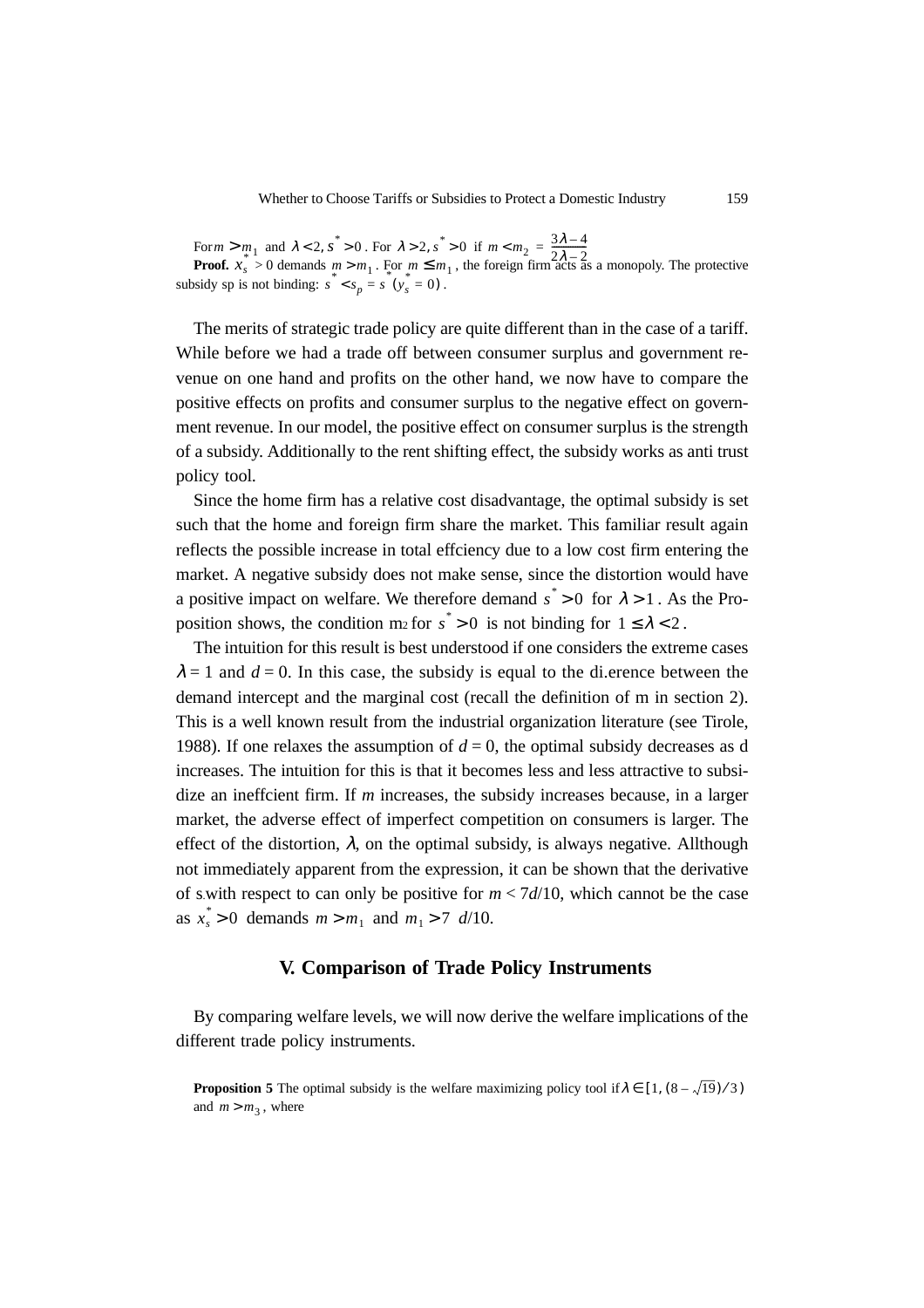$$
s = \frac{9\lambda^2 - 26\lambda + 21 + 2\sqrt{3}\sqrt{(4\lambda - 3)(2\lambda - 3)^2}}{2\{\lambda - (8 + \sqrt{19})(3\lambda - 8 + \sqrt{19})\}}d
$$

The optimal tariff is welfare maximizing if  $\lambda \ge (8 - \sqrt{19})/3$  or  $d/2 < m \le m_3$ . Additionally,

Proof. See Appendix.

*m*3

A tariff can thus dominate a subsidy in terms of welfare, depending on the market size, the cost differential and the distortionary effect of taxation necessary to subsidize. A subsidy is preferable for low distortion and a large market size relative to the cost differential. As illustrated in figure 2, the market size necessary for the subsidy to be optimal increases very quickly with the distortion factor  $\lambda$ .

Again, we start by considering the extreme cases. If we abstract completely from the distortionary effect of taxation ( $\lambda = 1$ ), we are on the y-axis of figure 2. If we also abstract from the cost differential  $(d = 0)$ , the point where the  $d = 0$  line hits the *y*-axis denotes a critical market size  $m_3$ . If the market is larger than this critical value, the subsidy is optimal and if it is not, the tariff is the optimal policy tool.

For a distortion factor  $λ ≥ 1.21$ , a subsidy is never optimal. Neary (1994) also looks at subsidies with distortionary taxation and derives an upper limit of  $\lambda = 4/3$ .



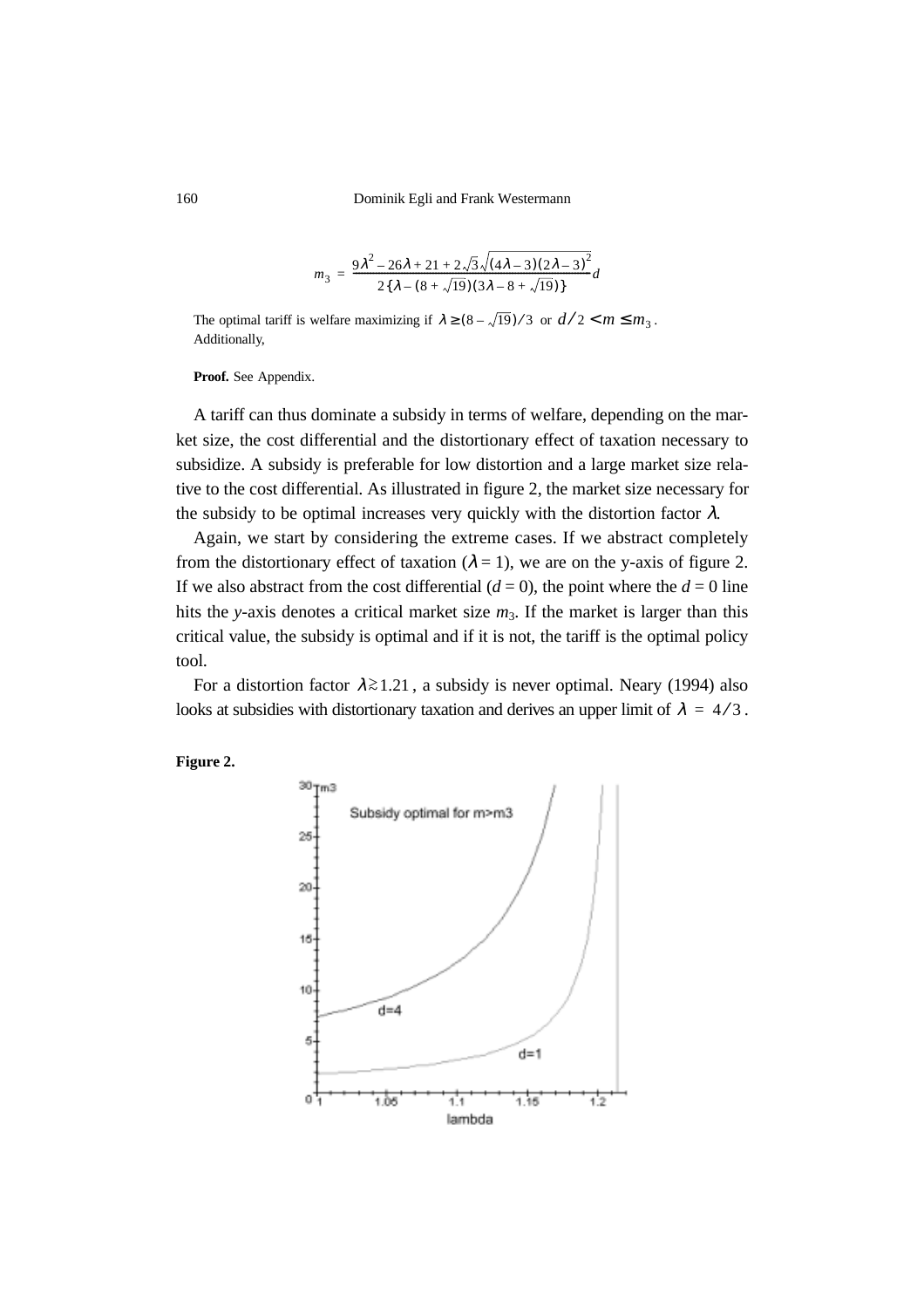The limit of our study cannot be directly compared to that of Neary, however. Since we consider competition on the home market and not competition on a third market as Neary does, we have to include consumer surplus. Doing the same as Neary, namely comparing benefits and losses of a subsidy, would lead to a higher level in our model due to the antitrust effect of the subsidy which benefits consumers. It is surprising that the presence of an alternative policy tool more than compensates for this effect.

The ranking of policy instruments has initially been done in a general equilibrium model by Bhagwati *et al.* (1969) and Bhagwati (1971) without distortionary taxation. In his setup, a subsidy is always welfare-maximizing, because it removes the inefficiency of imperfect competition. For  $\lambda = 1$ , our result states that a tariff is optimal for low demand relative to the cost differential  $(m < d(2 + \sqrt{3})/2)$ . The different result is due to the cost differential in our model. For  $m \le d$ , the home firm does not produce. A tariff still leads to higher welfare than free trade, where the foreign firm acts as a monopoly. The import level is lower for the tariff, but this loss on consumer surplus is outweighed by the government revenue. For  $d < m < d$  $(2 + \sqrt{3}/2)$ , the home firm produces, and a tariff is still optimal. Sub-sidizing a high cost firm is costly whereas levying a tariff on the effcient foreign firm leads to high government revenues. These two effects make up for the loss in consumer surplus due to the foregone antitrust effect of a subsidy.

### **VI. Concluding Remarks**

In our model, the foreign government is passive, i.e. it is accepting the strategic trade policy of the home government silently. One is tempted to ask for which real world situation this setting offers an appropriate description. We think it is appropriate for two groups of countries: developing countries merging from protection to integration in the world market, and former communist countries in transition. In both types of countries, monopolies have emerged which supplied highly homogeneous commodities, such as steel, copper or other raw materials or major inputs. Opening for international trade inevitably leads to the question as to how this opening could be accompanied by supporting policies. Of course, strategic trade policy harms the foreign firm compared to unrestricted trade, and the question arises why the foreign government does not react. Three reasons can be given. First, the economies of these countries are relatively small and therefore relatively unimportant for the rest of the world. This need not be true for every industry.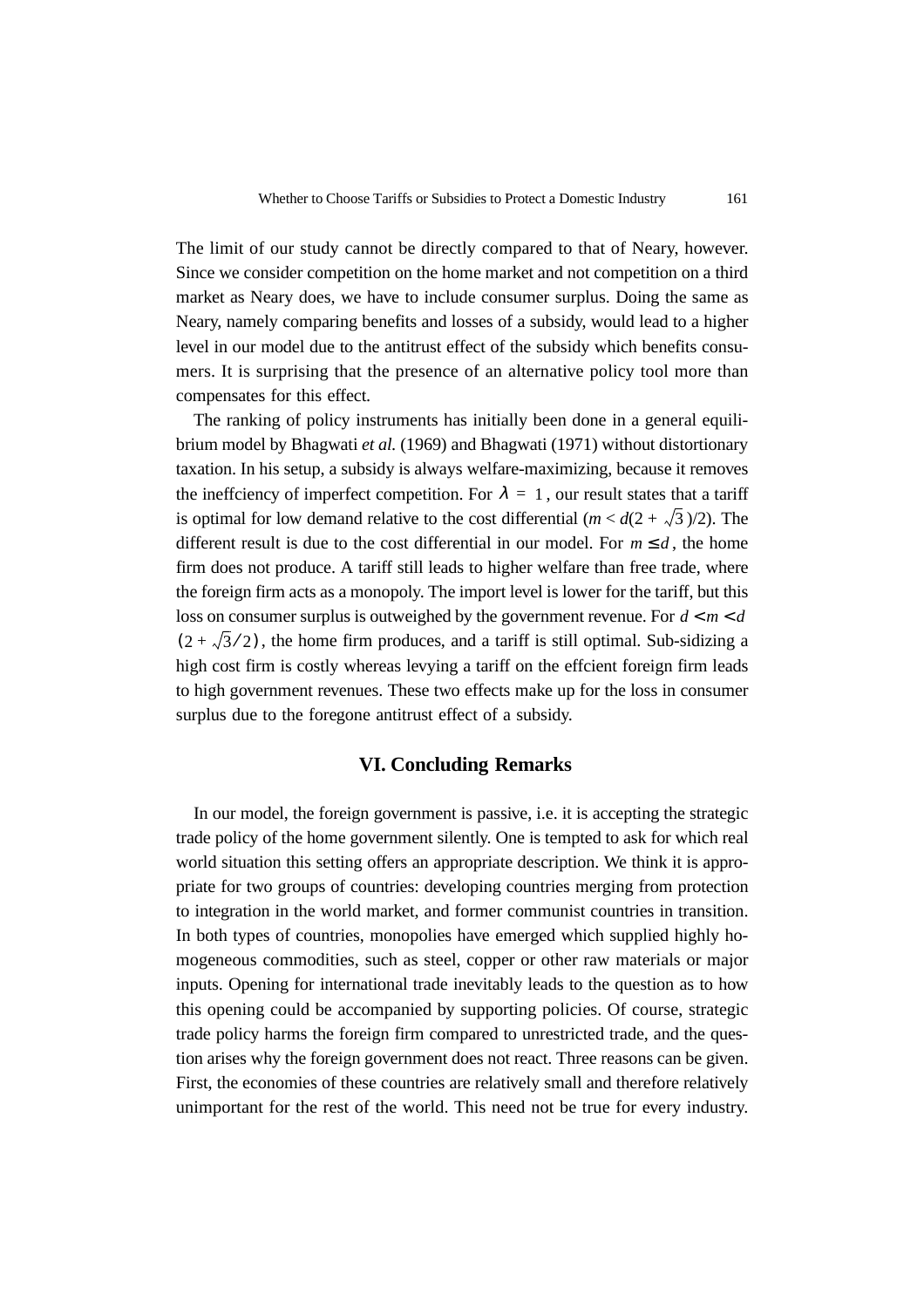Second, opening the economy accompanied by trade policies leads to profits for the foreign firm, which did not occur under protection.

Since this is better than nothing, the foreign government could accept it. Third, the passiveness of the foreign government can be seen as a form of financial aid to the home country.

### **Appendix**

**Proof of proposition 5.** We will show that  $W_t^{**} > W_f^{**}, W_t^* > W_f^{**}, W_t^{**} > W_s^*$ , and  $W_t^* \geq W_s^*$ for the parameters given in the Proposition.

(i)  $W_t^*$  and  $W_s^*$  are relevant for  $m > \max(d, m_1)$ .  $W_t^* = W_s^*$  for  $m \in \{m_3, m_4\}$ , where  $m_3$  is given in the Proposition and

$$
m_4 = \frac{9\lambda - 26\lambda + 21 - 2\sqrt{3}\sqrt{(4\lambda - 3)(2\lambda - 3)^2}}{2\{\lambda - (8 + (\sqrt{19})/3)/(3\lambda - 8 + \sqrt{19})\}}d
$$
  

$$
W_s^* > W_t^* \text{ if }\begin{cases} m < m_4 \text{ or } m > m_4 \text{ for} \\ m_3 < m < m_4 \end{cases} \quad \text{ for } \lambda \in \left(\frac{(8 - \sqrt{19})}{3}, \frac{(8 + \sqrt{19})}{3}\right)
$$
  

$$
m < m_4 \text{ or } m > m_4 \text{ for} \quad \lambda > \left(\frac{(8 + \sqrt{19})}{3}\right)
$$

A subsidy is feasible if  $m = m_1$  and additionally  $m = m_2$  for  $\lambda > 2$ , see Proposition 4.  $\lambda \in [(1, 8 - \sqrt{19})/3)$ : Since  $m_3 > \max(d, m_1)$ ,  $W_s^* > W_t^*$  for  $m = m_3$ .

Note that  $m_4 < d$  for  $\forall \lambda$ . Therefore,  $d < m < m_4$  is not possible. For  $\lambda > (8/\sqrt{19/3})$ ,  $m_3 = m_3$ and  $m_2 > m > m_3$  is not possible.

Finally, we have to consider the case  $\lambda = (8 - \sqrt{19})/3$ . Solving  $W_t^* - W_s^*$  for  $m$  at  $\lambda = (8 - \sqrt{19})$ /3 shows that  $W_t - W_s$  for  $m, d > 0$ .  $W_{t_i}^* - W_{s_i}^*$ 

(ii)  $W_t$  and  $W_s$  are relevant for  $m_1 < m \le d$ .  $W_t = W_s$  for  $m \in \{m_5, m_6\}$ , where  $W_t^{**}$  and  $W_s^*$  are relevant for  $m_1 < m \le d$ .  $W_t^{**} = W_s^*$  for  $m \in \{m_5, m_6\}$ 

$$
m_{5} = \frac{3\lambda^{2} + 2\lambda - 1 - 2\sqrt{\lambda^{2}(4\lambda - 3)}}{2(\lambda^{2} + 4\lambda^{2})(4\lambda - 3)}d
$$
  

$$
m_{6} = \frac{3\lambda^{2} + 2\lambda - 1 + 2\sqrt{\lambda^{2}(4\lambda - 3)}}{2(\lambda^{2} + 1)}d
$$

 $W_s^* > W_t^{**}$  for  $m < m_5$  or  $m > m_6$ . Since  $d < m_6$ ,  $d \ge m > m_6$  is not possible. Since  $m_5 < m_1$ ,  $m_{5} \leq m_1, m_1 < m < m_5$  is not possible.

(iii)  $W_{\rm s}$  <  $W_{\rm t}$  for all parameter values.  $W_{s_*}^{**} < W_t^*$ 

 $(iv) W_{s} < W_{t}$  for all parameter values.  $W_s^{**} < W_t^*$ 

Received 1999, Accepted 2002

## **References**

Bhagwati, Jagdish, V. Ramaswami, and T.N. Srinivasan (1969), Domestic Distortions,